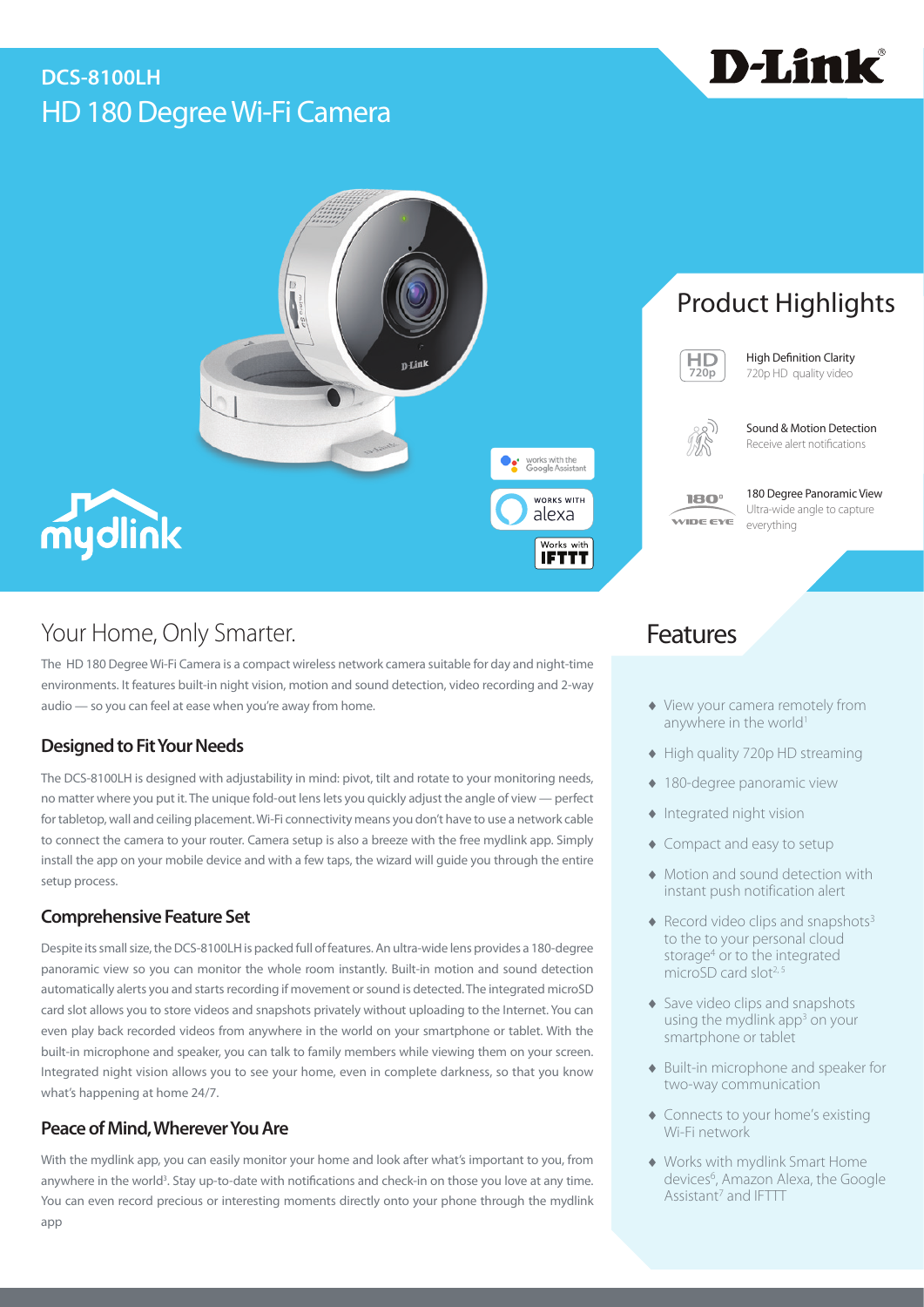

## **Product Images**



## **Technical Specifications**

| Camera                  |                                                                                                                                                                                                                                     |                                                                                                                                                                      |
|-------------------------|-------------------------------------------------------------------------------------------------------------------------------------------------------------------------------------------------------------------------------------|----------------------------------------------------------------------------------------------------------------------------------------------------------------------|
| Camera Hardware Profile | · 1/2.7" 1-megapixel progressive CMOS sensor<br>• Minimum illumination:<br>• B/W mode (LEDs on): 0 lux<br>· Minimum object distance: 50 cm<br>• Lens focal length: 1.8 mm<br>• Aperture: F2.2<br>• 5 metre IR illumination distance | • Angle of view:<br>• Horizontal: 180°<br>· Vertical: 80°<br>· Diagonal: 180°<br>· Built-in Infrared-Cut Removable (ICR) Filter<br>• Built-in microphone and speaker |
| Image Features          | • 4x Digital zoom<br>• Configurable sound detection level<br>• Time stamp and text overlay                                                                                                                                          | • Configurable resolution<br>• Configurable motion detection windows                                                                                                 |
| Video Compression       | • H.264 / MJPEG format compression<br>• H.264 streaming                                                                                                                                                                             | • JPEG for still images                                                                                                                                              |
| Video Resolution        | • 1280 x 720 at up to 30 fps                                                                                                                                                                                                        |                                                                                                                                                                      |
| Audio Support           | $\cdot$ AAC (32 kbps)                                                                                                                                                                                                               |                                                                                                                                                                      |
| Connectivity            | · 802.11n/g/b wireless with WPA/WPA2 encryption                                                                                                                                                                                     | • microSD card slot                                                                                                                                                  |
| <b>Features</b>         |                                                                                                                                                                                                                                     |                                                                                                                                                                      |
| <b>Event Management</b> | • Motion detection<br>• Sound level detection<br>$\cdot$ Event recording to an SD card <sup>2</sup>                                                                                                                                 | * Event notification and snapshot/video clip<br>download to mobile device<br>* Cloud storage <sup>4</sup>                                                            |
| Mobile Support          | • mydlink mobile app for iPhone, iPad, iPod touch, and Android devices <sup>1,3</sup>                                                                                                                                               |                                                                                                                                                                      |